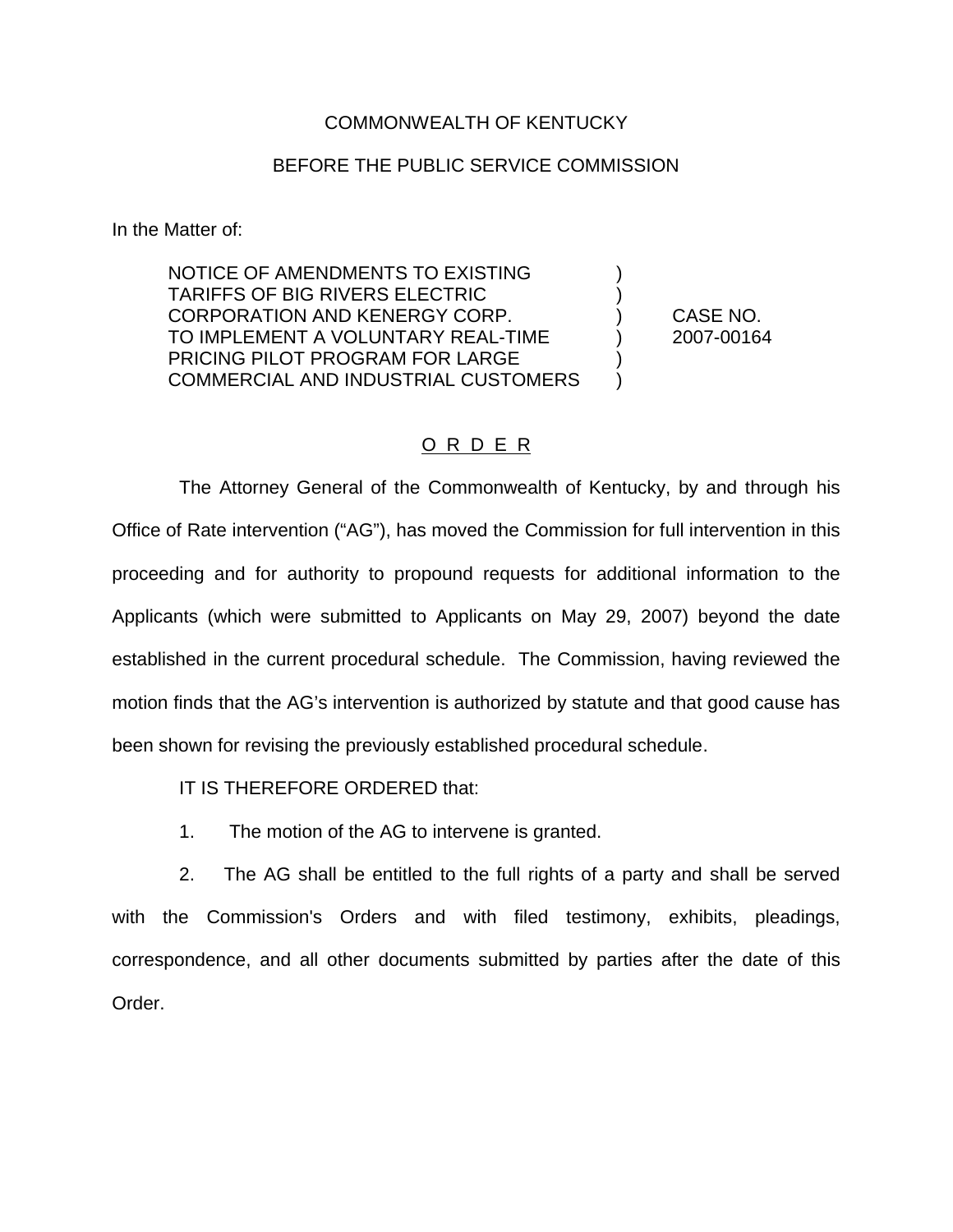3. Should the AG file documents of any kind with the Commission in the course of these proceedings, he shall also serve a copy of said documents on all other parties of record.

4. The revised procedural schedule set forth in Appendix A, which is attached hereto and incorporated herein, shall be followed. All other aspects of the May 15, 2007 Order shall remain in full force and effect.

5. The Commission does not look favorably upon motions for continuance. Accordingly, motions for extensions of time with respect to the schedule herein shall be made in writing and will be granted only upon a showing of good cause.

6. Nothing contained herein shall prevent the Commission from entering further Orders in this matter.

Done at Frankfort, Kentucky, this 8<sup>th</sup> day of June, 2007.

ATTEST:

Robert a amat for the